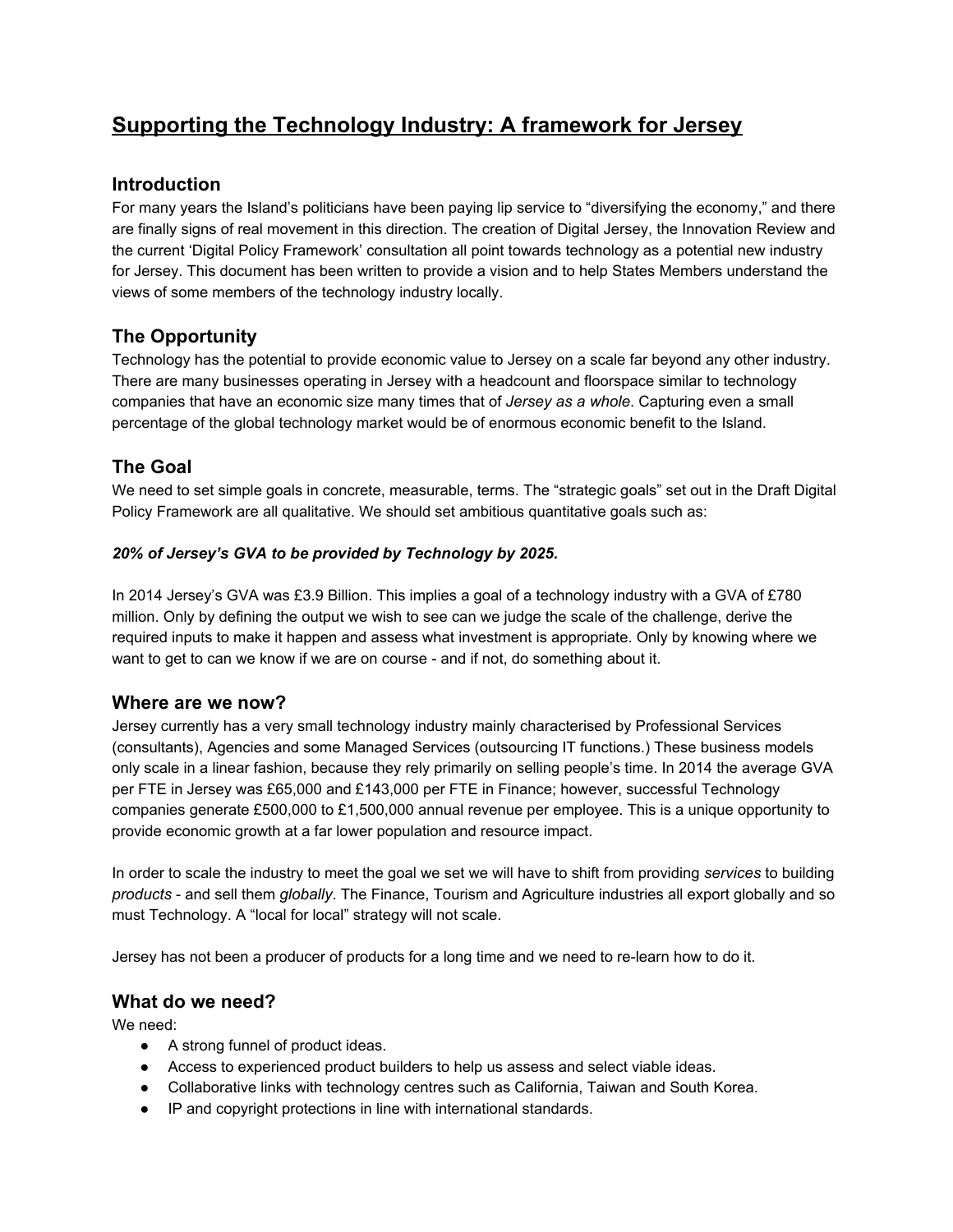- Access to capital not just administering money, but the people who decide where to invest it.
- Strong incentives for Research and Development.
- Government Departments involved with technology roadmapping and proactively planning for and updating legislation and regulations to align with anticipated changes.

We also need certain cultural shifts:

- A move to an open, collaborative style (no more closed-door meetings!) embracing healthy disagreement.
- An expectation for, and understanding the value of, failure: the catalyst of learning.
- An understanding that we need the experience and advice from people deeply engaged in global technology centres. A shopping list of desires from local businesses will not work.
- A better communal understanding of innovation processes.
- Increased pace: the rate of change in both public and private spheres is painfully slow.
- A change from a risk-averse to an optimistic, virtuous-circle "how can I help you?" culture for developing and trying out ideas.

### **What does success look like?**

What success looks like will depend on what we set out to do, and should be based on comparisons with jurisdictions that have already achieved it. So, for the suggested goal above, we might compare with Taiwan or Shenzen and see:

- $\bullet$  A high attrition-rate of startups (up to 90%)
- 2 companies with revenues in excess of £100 million, 3 in excess of £50 million and 20 above £10 million
- R&D spend at 10% of GVA
- Venture Capital of £100 million raised per year

#### **What can we do?**

- Define measurable end-goals.
- Build a data-driven model to understand what achieving those goals entails.
- Reform Population Office rules to reflect realities of the technology industry, including that an individual's value to the Island is more than just their taxable income.
- Set up an advanced research institution to seed R&D efforts and attract post-graduate researchers.
- Hold a well-funded competition to host startup activity with high-calibre, world class mentors and incentives.
- Implement ways to get startups access to mentors, capital and global markets.

## **Summary**

-----

This would be a bold undertaking, but no more ambitious than was founding the Finance industry if we go about it in a systematic and intelligent way. It also needs to be understood that network effects and obtaining a critical mass will be important success factors, and this means we can't just pick a comfortable point on a sliding scale: we have to aim big. By developing a technology product industry, integrated with the global marketplace, we can secure Jersey's economic future. This has been done before elsewhere in the world, and we should learn from those experiences and not try to reinvent this particular wheel.